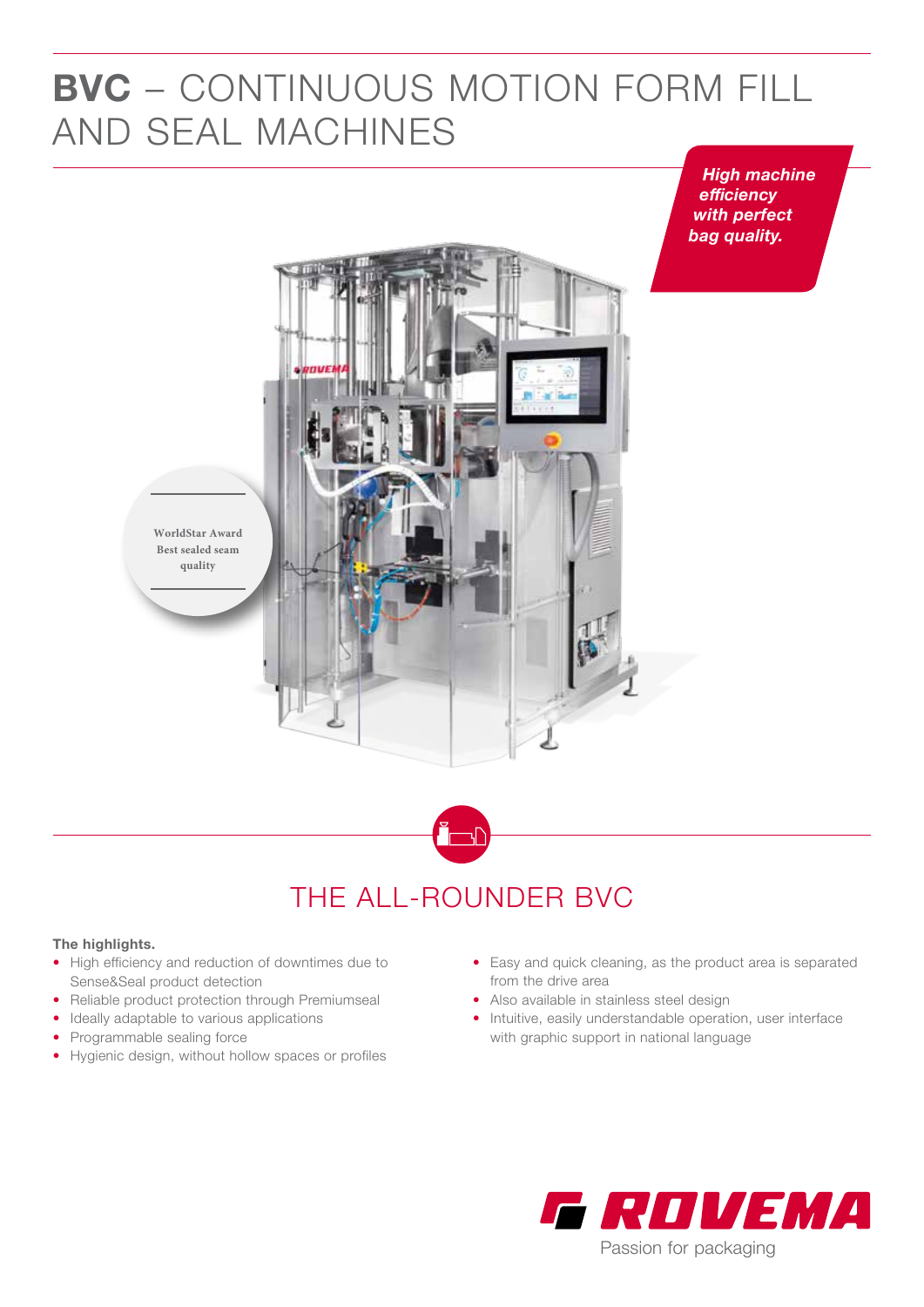## **BVC** – CONTINUOUS MOTION FORM FILL AND SEAL MACHINES

### Continuous motion vertical Form Fill and Seal machine

The continuous motion Form Fill and Seal machine BVC is designed for maximum output performance. The machine is equipped with the Sense&Seal product detection and the high-quality sealing technology Premiumseal also at high speeds. This results in a very high machine efficiency whilst producing perfect bag quality. The product area is strictly separated from the drive area, which ensures that the machine satisfies even the most stringent hygiene demands. In addition, the machine can be quickly and easily cleaned.

#### **Ideal for different attractive packaging forms.**

The machine can process almost all mono and laminate packaging materials of different thicknesses to enable the production of a variety of bag styles. Depending on the packaging material the BVC machines can also be equipped with different sealing types like heat sealing, impulse welding for PE films or ultrasonic sealing. Additional devices to produce bag styles like Stabilo Seal or doypack as well as printers, labelers and applicators for re-closing systems or zip-bags can be integrated in a space-saving way. The packaging task determines the machine equipment.

#### **Best quality seals by special procedure.**

BVC machines are equipped with the Sense&Seal technology, which detects tiny product particles in the seal area by sensitive electronics. In this case the sealing process and the cutting

procedure are interrupted and the sealing jaws are stopped and retracted. The machine produces a double bag that is discharged and automatically restarts the packaging procedure. Thus downtimes for cleaning and manual troubleshooting are reduced to a minimum. The machine efficiency is increased significantly and the wear of sealing tools and cutting knives is reduced.

For difficult or very sensitive films, the BVC can be equipped with the new Premiumseal sealing technology. In addition to the sealing temperature, sealing time and cooling time parameters, the sealing power profile can also be optimized with Premiumseal. As all sealing parameters can be adjusted individually, highest reproducibility and process reliability are ensured. Influences deriving from packaging material characteristics or process-related peculiarities are taken into account in order to guarantee best possible quality for every application.

#### **Simple and safe operation.**

The Form Fill Seal machines of the BV series can easily and safely be operated with the smart ROVEMA P@ck-Control software. The intuitive touch operation enables the smooth adjustment of all operator inputs that are important for the packaging process: sealing time, sealing force, bag length and set output. Based on these parameters the machine automatically calculates the optimal operating settings. The









**Pillow bag**

**Bag**

**Pillow Chainbag**

**pouch**



**Stabilo Seal**

**BVC 250 Compact**

**BVC 180/260/400**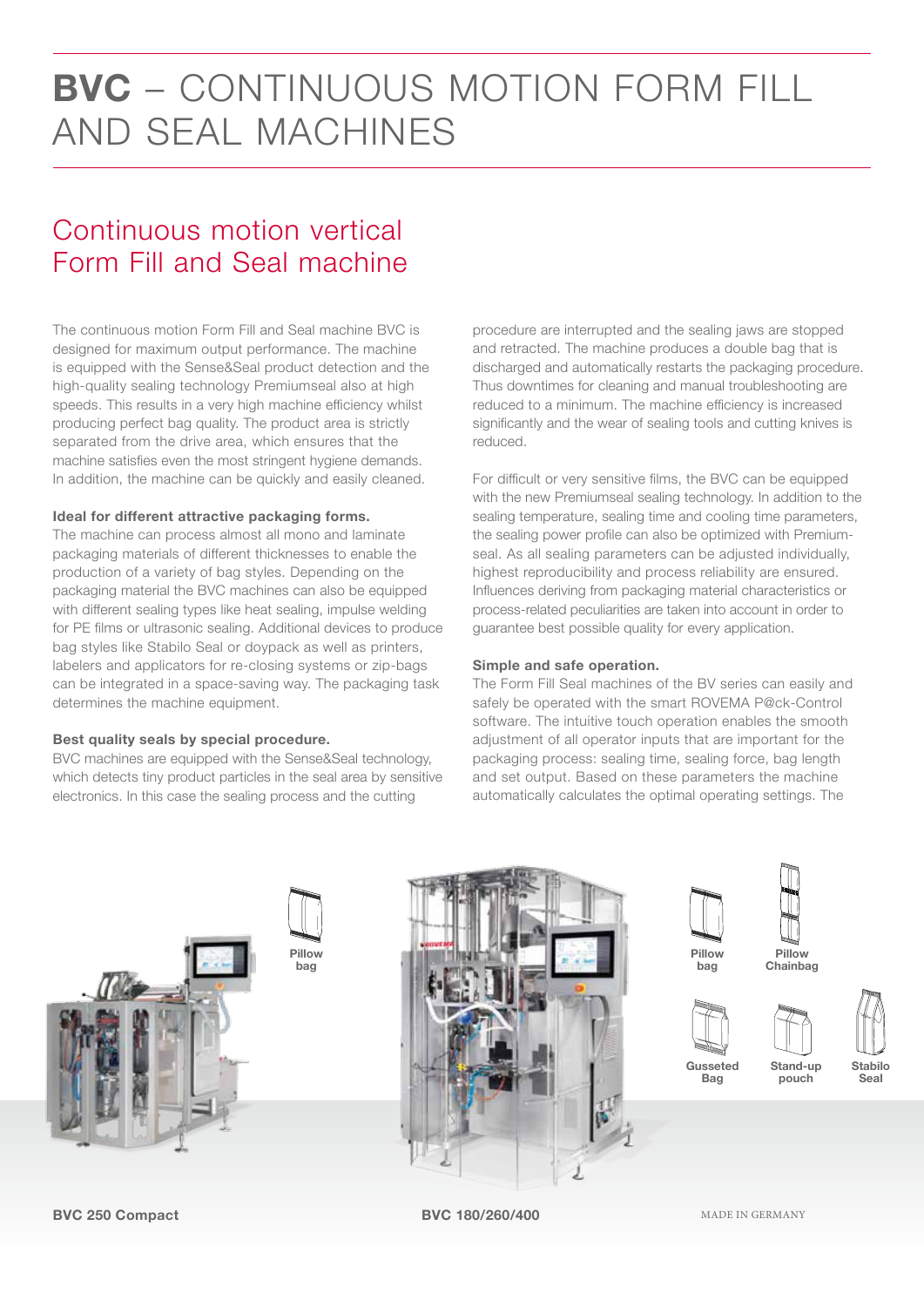

operator is supported by a dynamic limit value calculation, which shows maximum and minimum parameter values making it impossible to give incorrect inputs. Additionally, user-oriented step-by-step instructions with graphic support are available.

As an alternative to ROVEMA P@ck-Control an Allen-Bradley software can be used.

#### **For special demands.**

BVC 260 Flexible: The machine for highest flexibility in bag shape design, also for Doypack-like RoPack bags with Zip.

BVC 250 Compact: The high speed machine for pillow bags, suitable even for rooms with low ceiling height.

### **Technical data.**

|                            | <b>BVC 180</b>            | <b>BVC 260</b>            | <b>BVC 400</b>            | <b>BVC 250</b><br>Compact | <b>BVC 260</b><br><b>Flexible</b> | <b>BVC 260</b><br><b>Flexible</b> | <b>BVC 260</b><br><b>Flexible</b><br>RoPack with Zip RoPack without Zip |
|----------------------------|---------------------------|---------------------------|---------------------------|---------------------------|-----------------------------------|-----------------------------------|-------------------------------------------------------------------------|
| Nominal output<br>(B/min.) | up to 220                 | up to 210                 | up to $150$               | up to 240                 | up to 210                         | up to 105                         | up to 120                                                               |
| Sealing force (N)          | 6000                      | 6000                      | 8000                      | 6000                      | 6000                              | 6000                              | 6000                                                                    |
| Format area<br>(mm)        | $50 - 180$<br>$(220)^{*}$ | $60 - 260$<br>$(320)^{*}$ | $80 - 400$<br>$(420)^{*}$ | $50 - 180$                | $60 - 260$<br>$(320)^{*}$         | stand height                      | stand height<br>up to 260 mm up to 260 mm                               |

\* Gusset fold.

Subject to technical changes. Performance data in dependence of product and packaging material.





**Pillow bag**

**Pillow Chainbag**



**Stabilo Seal**



**Tape**

**Gusseted Bag**



**Stand-up pouch**



**Zip**



**BVC 260 Flexible**